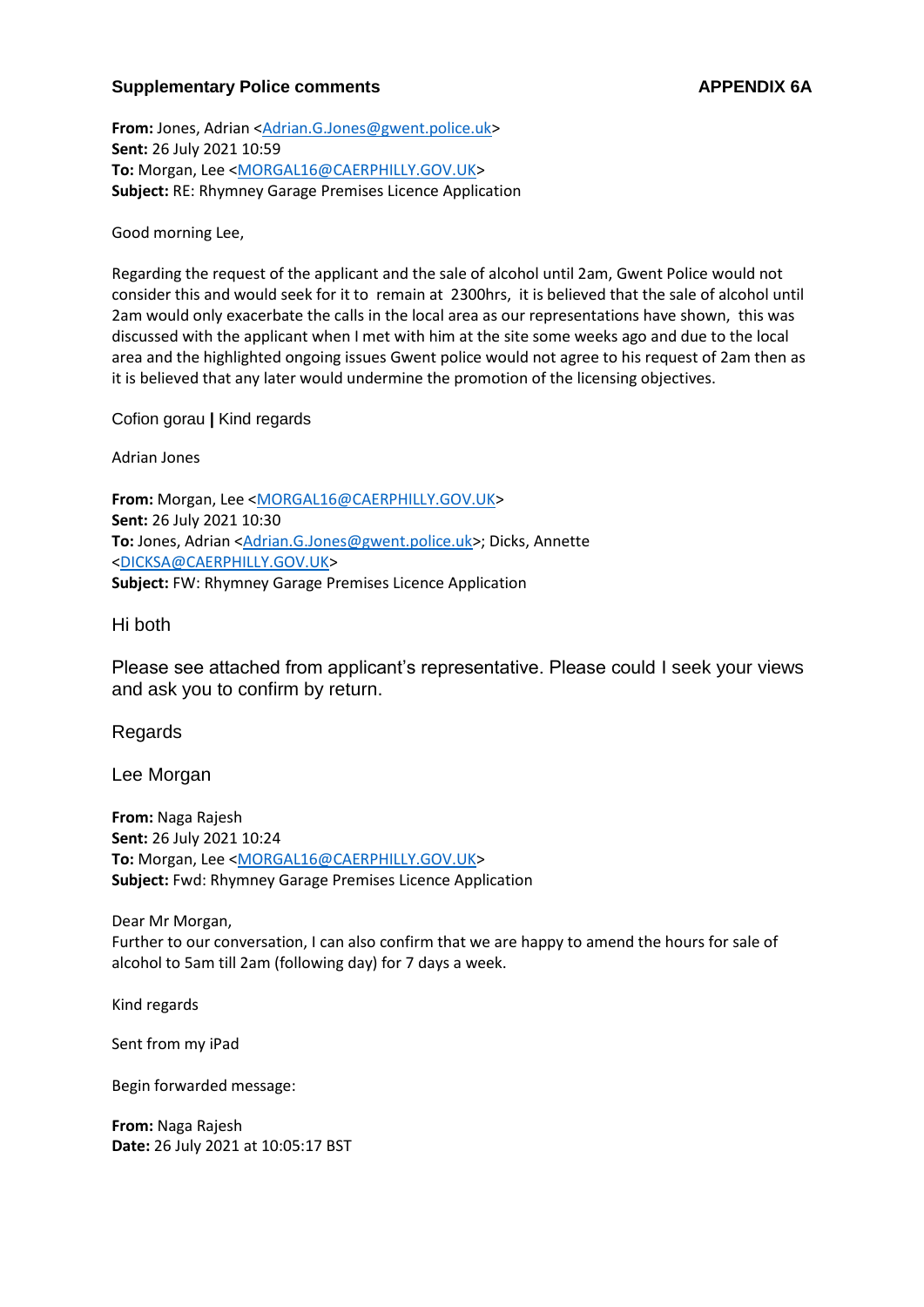## To: "Morgan, Lee" [<MORGAL16@caerphilly.gov.uk>](mailto:MORGAL16@caerphilly.gov.uk) **Subject: Re: Rhymney Garage Premises Licence Application**

Dear Mr Lee,

Further to my previous email, I would like to inform that we are happy to accept the conditions (below) listed by Police, in full. Hope this will satisfy their concerns.

| What conditions could be added to the  |                                                                                                                                                                                                                                                                                                                                                                                                                                                                                                                                                                                                                                                                                                                                           |
|----------------------------------------|-------------------------------------------------------------------------------------------------------------------------------------------------------------------------------------------------------------------------------------------------------------------------------------------------------------------------------------------------------------------------------------------------------------------------------------------------------------------------------------------------------------------------------------------------------------------------------------------------------------------------------------------------------------------------------------------------------------------------------------------|
| licence to remedy your representation  | The suggested conditions and variations to the license are as                                                                                                                                                                                                                                                                                                                                                                                                                                                                                                                                                                                                                                                                             |
| that the Licensing Sub-Committee could | follows:                                                                                                                                                                                                                                                                                                                                                                                                                                                                                                                                                                                                                                                                                                                                  |
| take into account                      | The applicant has proposed: CCTV in Operation.                                                                                                                                                                                                                                                                                                                                                                                                                                                                                                                                                                                                                                                                                            |
|                                        | Gwent Police would like it to read:                                                                                                                                                                                                                                                                                                                                                                                                                                                                                                                                                                                                                                                                                                       |
|                                        | CCTV shall be in use at the premises and covers the outside area<br>of the premises                                                                                                                                                                                                                                                                                                                                                                                                                                                                                                                                                                                                                                                       |
|                                        | Where a CCTV system is to be installed, extended or replaced, it<br>shall be to an appropriate standard as agreed with the Licensing<br>Authority in consultation with the Police. Where a CCTV system is<br>to be installed, it shall be fully operational by such date that the<br>business is operating and the premises license is in place. Where<br>existing CCTV systems are to be replaced or extended the<br>replacement or extension to the system shall be concluded by the<br>business trading date and its premises license is in place and the<br>system be fully operational on that date;                                                                                                                                 |
|                                        | The CCTV equipment shall be maintained in good working order                                                                                                                                                                                                                                                                                                                                                                                                                                                                                                                                                                                                                                                                              |
|                                        | The premises licence holder shall ensure images from the CCTV<br>are retained for a period of 30 days. This image retention period<br>may be reviewed as appropriate by the Licensing Authority;                                                                                                                                                                                                                                                                                                                                                                                                                                                                                                                                          |
|                                        | The correct time and date will be generated onto both the<br>recording and the real time image screen;                                                                                                                                                                                                                                                                                                                                                                                                                                                                                                                                                                                                                                    |
|                                        | If the CCTV equipment (including any mobile units in use at the<br>premises) breaks down the Premises Licence Holder shall ensure<br>the designated premises supervisor, or in his/her absence other<br>responsible person, verbally informs the Licensing Authority and<br>the Police as soon as is reasonably practicable. This information<br>shall be contemporaneously recorded in the incident report<br>register and shall include the time, date and means this was done<br>and to whom the information was reported. Equipment failures<br>shall be repaired or replaced as soon as is reasonably practicable<br>and without undue delay. The Licensing Authority and the Police<br>shall be informed when faults are rectified; |